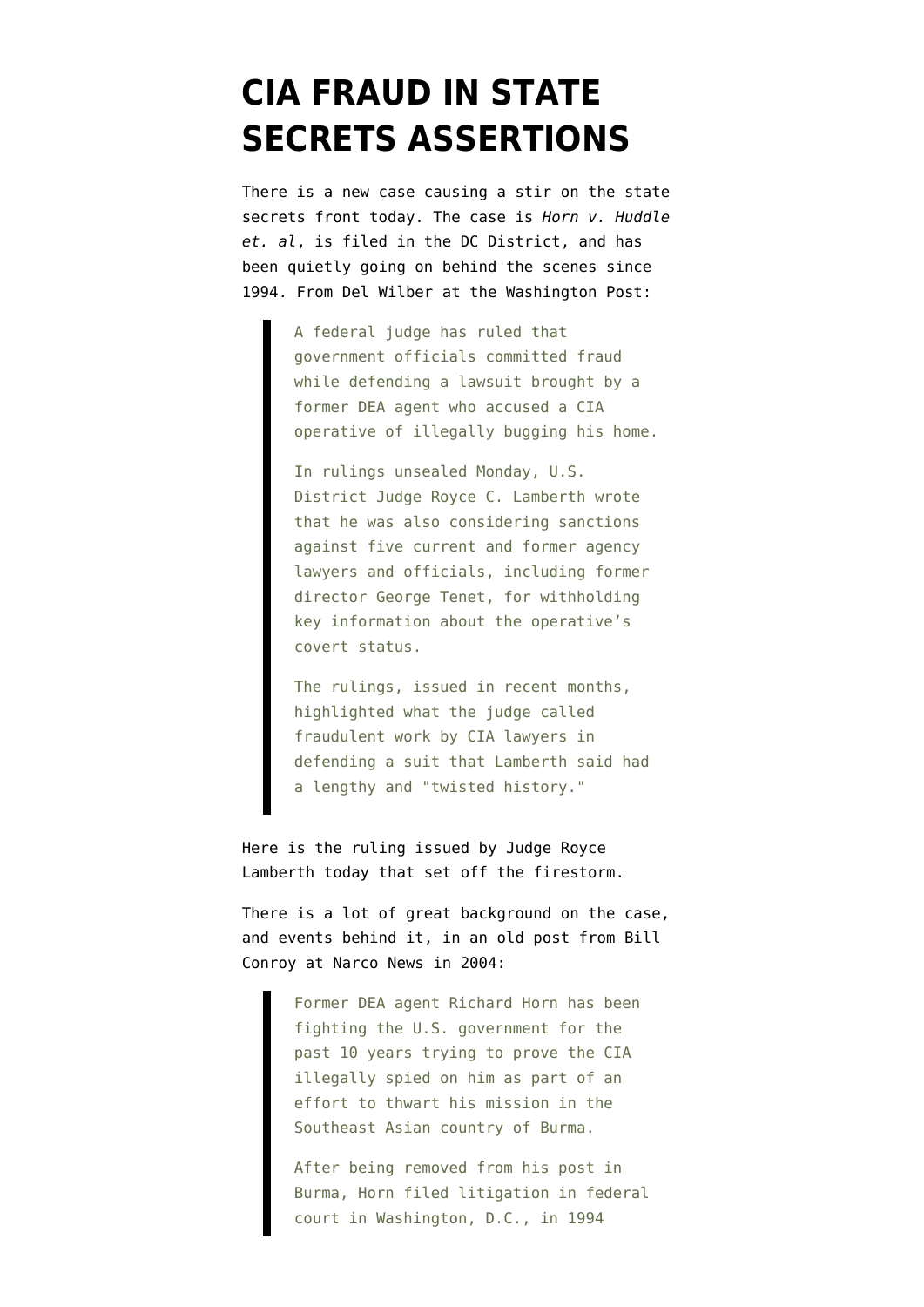accusing top officials for the CIA and State Department in Burma of violating his Fourth Amendment rights.

After languishing in the federal court system for some 10 years, Horn's case was dismissed in late July of this year [2004] after crucial evidence in the case was suppressed on national security grounds.

## …

What really happened in the Horn case, though, is not supposed to come out, if the government has its way. From the start, Horn's litigation was sealed and critical evidence that could have supported his claims censored by the court.

Specifically, the evidence – two federal Inspector General (IG) reports that centered on Horn's accusations – was determined by the court to be protected from disclosure based on something called state secrets privilege. The privilege, which was established as part of a 1953 Supreme Court ruling known as the Reynolds case, allows the government to deep-six information if it is deemed a threat to national security.

"Having determined that state secrets privilege bars disclosure of the IG Reports and certain attachments … the case cannot continue and must be dismissed," wrote U.S. District Court Judge Royce Lamberth in his July 28, 2004, ruling in the Horn case. "As a result of the state secrets privilege, plaintiff cannot make out a … case, defendants cannot present facts necessary to their defense and the very subject matter at the heart of this case is protected from disclosure as a state secret."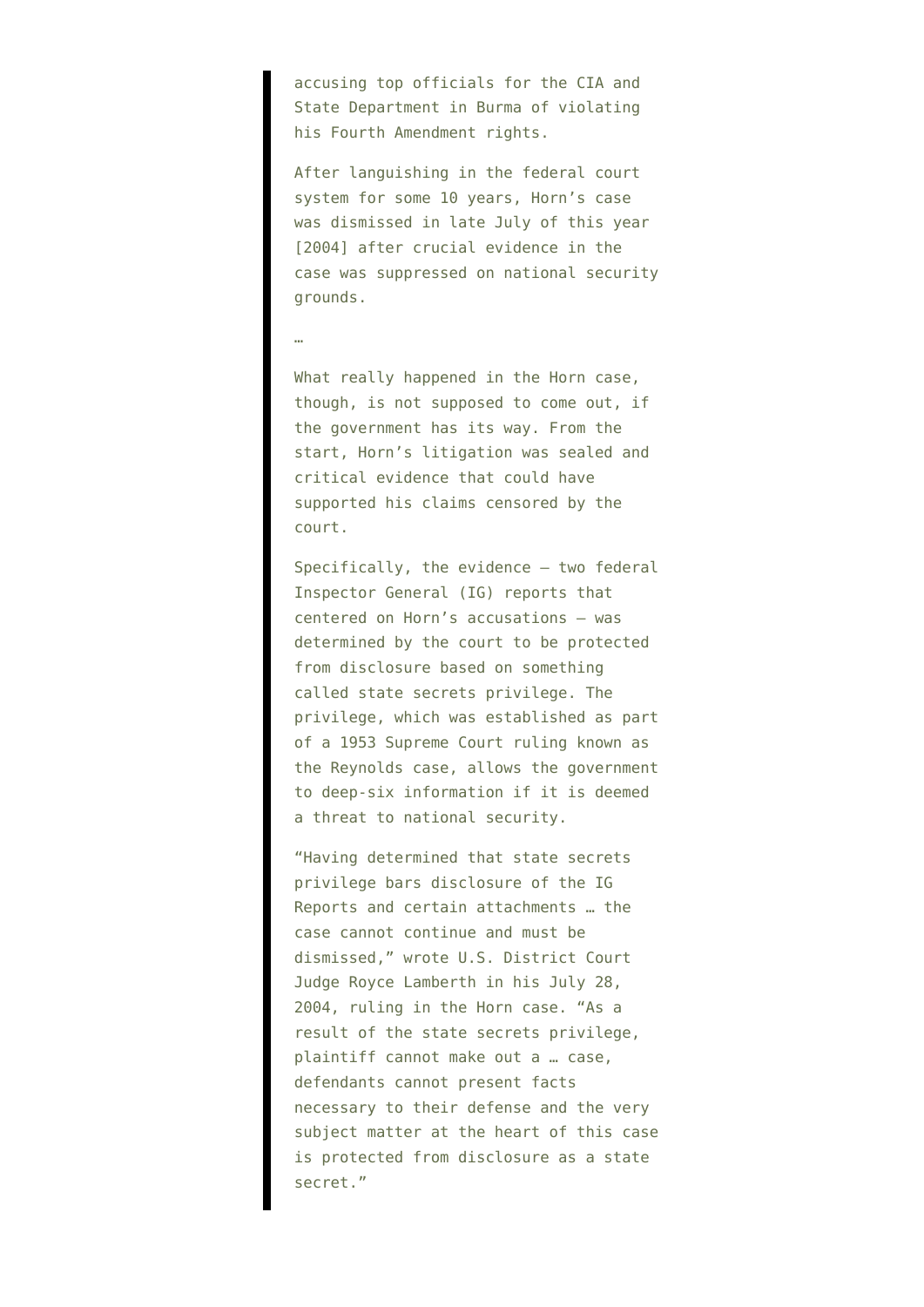Read the rest of the background at [Narco News](http://www.narconews.com/Issue34/article1063.html), it is a fascinating and riveting story.

The long and short of it is the US government, and the CIA, have been fighting this case tooth and nail since it was filed as a *Bivens* action in 1994. The case was originally assigned to Judge Harold H. Greene (the judge who famously broke up AT&T in the anti-trust case) who in 1997 allowed most of the case to go forward in the face of a summary judgment motion by the government on the behalf of the individual defendants. In 2000, however, [Judge Greene died](http://www.beagle-ears.com/lars/engineer/telecom/obit-grn.htm) and the case was subsequently assigned to Judge Royce Lamberth. Sometime thereafter, the attorney for Plaintiff Horn, Brian Leighton, a former AUSA in EDCA, apllied for a security clearance (As Eisenberg did in *al-Haramain*) so that he may proceed intelligently as plaintiff's counsel with the case at bar in light of the sensitive nature of a sealed case.

Then, the government, after six years of litigation, filed on behalf of the CIA and the individual defendants a state secrets assertion and moved to dismiss. The court, in a [July 28,](http://emptywheel.firedoglake.com/files/28/files//2009/07/lamberth7-28-04opinion.pdf) [2004 opinion](http://emptywheel.firedoglake.com/files/28/files//2009/07/lamberth7-28-04opinion.pdf) by Judge Lamberth, granted complete dismissal of the case:

> In The alternative, even if the Court were to find that it could not resolve the Motion to Dismiss without the assistance of plaintiffs oounsel, it would still be required to balance that need against the United States' interest in national security. Stillman, 319 F.3d at 549. But the result of such balancing was determined when the Court found the state secrets privilege applied to the information in the IG Reports and certain attachments and made the determination that the information was protected from disclosure. If the Court were to award clearances it would be encouraging the dissemination of information found to be so important that it was protected from further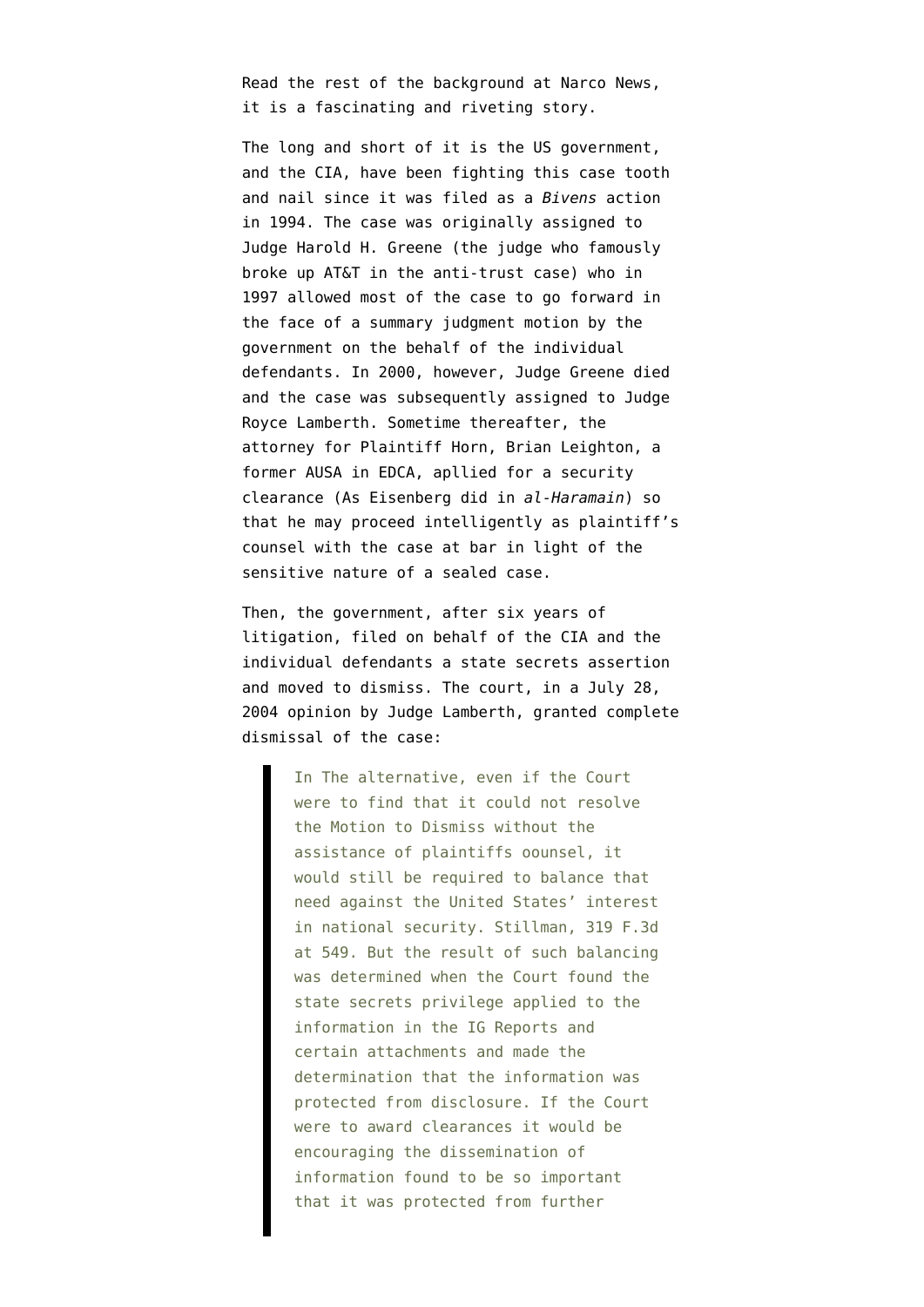disclosure by the state secrets privilege.

…

In its August 15, 2000 Opinion the Court sustained the United States assertion of the state secrets privilege over certain portions of two IG Reports and certain attachments to those reports. The Court must now address, on motion of me United States, whether or not the case must be dismissed as a result of the removal of the information contained in the IG Reports from the case. For the reasons set forth below the Court concludes that in the absence of the material protected from disclosure by the state secrets privilege the case must be dismissed.

The [July 28, 2004 Opinion](http://emptywheel.firedoglake.com/files/28/files//2009/07/lamberth7-28-04opinion.pdf) by Lamberth gives a great procedural history of the case and a peek inside the contrivances of sealed cases and state secret assertions by the government. Note that one of the declarations filed by the government that led to that action by the Court was by none other than George Tenet, the head of the CIA.

Subsequent to Lamberth's complete dismissal of the case, Horn and his attorney, Brian Leighton, filed an appeal to the Circuit Court of Appeals which affirmed the dismissal as to the CIA operative in the suit, which we now know to be Arthur Brown, and reversed and remanded the action to the District court as to the other individual in the suit, the State Department officer, Franklin Huddle.

Once the case was remanded by the Circuit Court of Appeals in late 2007 to Judge Lamberth for further proceedings as to the remaining defendant Huddle, all hell broke loose. The government suddenly admitted that the basis for their state secrets assertion in the first place, the "covert agent" status of their agent in Burma, now known to be Arthur Brown, was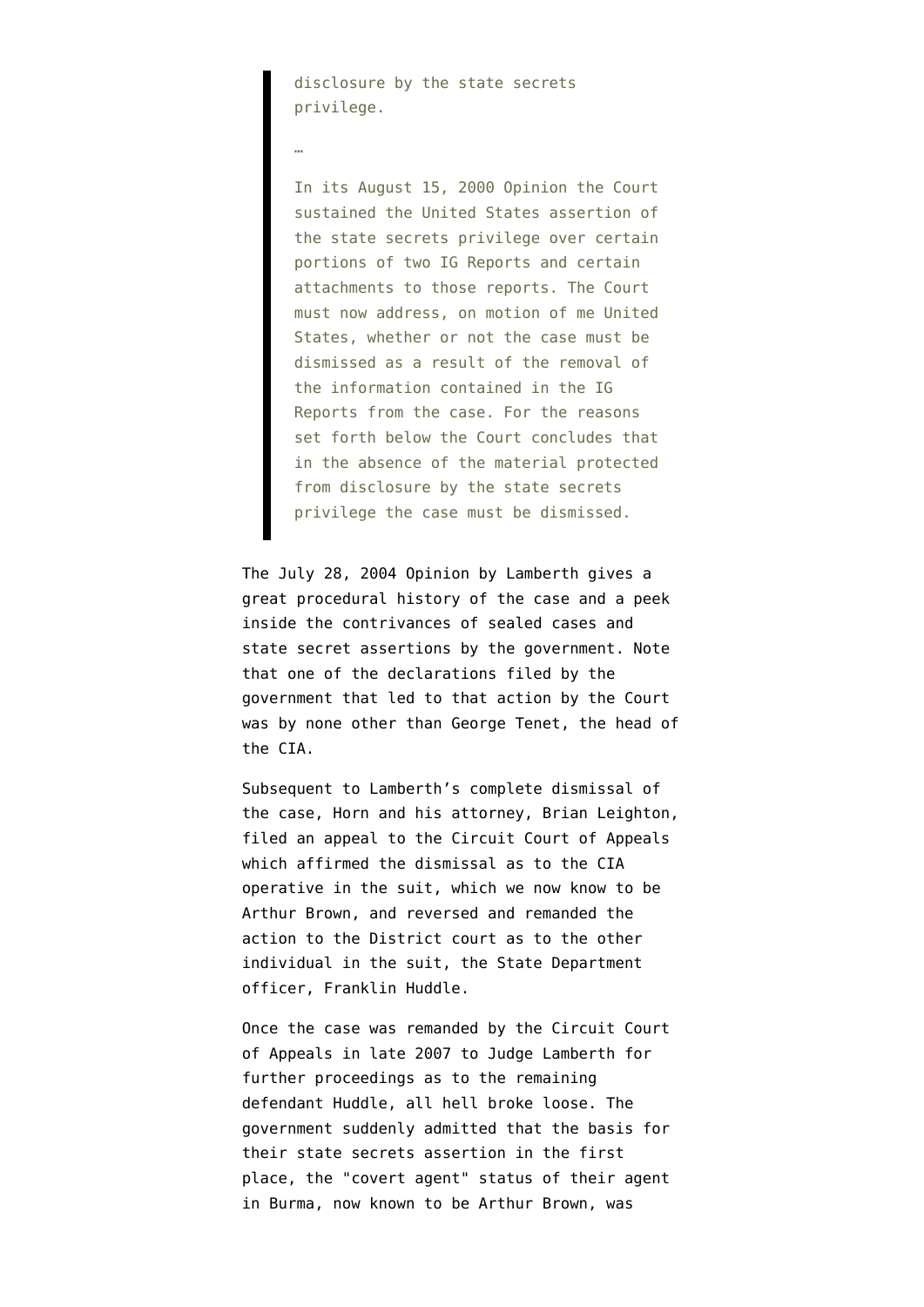incorrect and that there may have been a "change in defendant two's status". That was government speak for admitting that Brown had blown his own cover by admitting his CIA covert status in seeking different employment and had done so with CIA knowledge and, presumably, consent back in 2002.

In the spring of 2008, Plaintiff Horn filed a motion seeking relief from the judgment that had been entered against him as to defendant Brown (the part that was affirmed by the Circuit Court) and the government filed opposition thereto. In support of the government's opposition, affidavits were filed by CIA Acting general Counsel [John Rizzo,](http://emptywheel.firedoglake.com/2009/04/22/torture-architect-john-rizzo-still-working-at-cia/) as well as a couple of other heavy hitter CIA Office of General Counsel (OGC) attorneys by the names of Robert Eatinger and John Radsan.

At this point, Judge Lamberth was having nothing to do with the perfidy of the government and CIA lying. On [January 15, 2009 Lamberth entered an](http://emptywheel.firedoglake.com/files/28/files//2009/07/lamberth1-15-09opinion.pdf) [opinion](http://emptywheel.firedoglake.com/files/28/files//2009/07/lamberth1-15-09opinion.pdf) literally excoriating the governmental defendants and entities:

> Next the government argues that Brown has failed to establish fraud on the court. The government, citing cases, states that fraud on the court must be attributable to "counsel," it must be "directed to the judicial machinery itself," and there must be an "intent to deceive or defraud the court." (Gov't Opp'n 9-10.) In contrast to the government's claim, that burden was met in this case. The government has acknowledged that counsel within the OGC was aware of the inaccuracy and failed to bring it to the attention of his supervisors or the Court. Brown himself was clearly aware of his changed status beginning in 2002. When the OGC attorney reviewed the draft appellate pleadings knowing that they contained a false submission, and knowing that the information was critical to the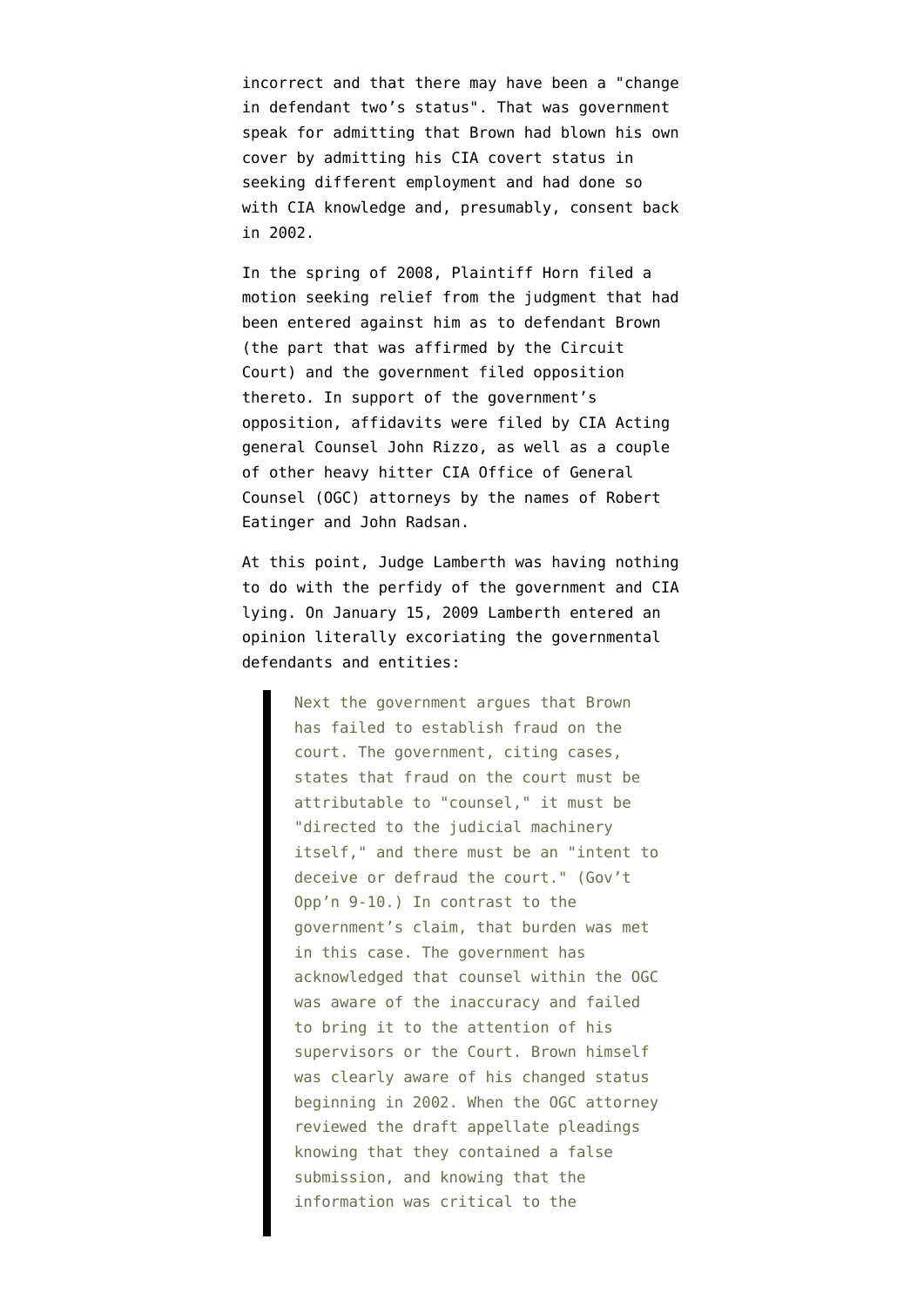government's argument and would be helpful to the defendant's case, the Court has no choice but to conclude that the failure to correct the falsity was intentional. And, of course, the false statement about Brown's cover was contained in a briefIng submitted to the court itself. Therefore, the fraud in this case was attributable to counsel and directed to the judicial machinery with an intent to deceive the court.

## …

The plaintiff's motion also requests various other sanctions and/or contempt proceedings. Those requests will be denied. Instead, the government will be directed to provide Sheldon Snook, the Administrative Assistant to the Chief Judge, who is also the Clerk to the Committee on Grievances for the United States District Court for the District of Columbia, the name of the CIA attorney who was put on actual notice of the change in Brown's cover status in 2005 and failed to report it. Because the fraud occurred in front of this Court, this Court's committee on grievances will conduct an investigation and, if discipline is imposed, report the results to the Court and the licensing authorities in any state in which that attorney is licensed.

The opinion by Lamberth is damning, to say the absolute least. [Read it,](http://emptywheel.firedoglake.com/files/28/files//2009/07/lamberth1-15-09opinion.pdf) that is where the fraud findings that begat this story are contained. The attorney whose name Lamberth was seeking appears to be Jeffrey Yeates. Since the time of the January 15, 2009 Opinion, Judge Lamberth has been further infuriated at the actions of the government and has now invited Plaintiff Horn to renew his request for sanctions. As they say in middle America, you just don't see that every day; it is remarkable. On [February 6, 2009](http://emptywheel.firedoglake.com/files/28/files//2009/07/lamberth2-06-09opinion.pdf) Royce Lamberth entered another opinion effecting this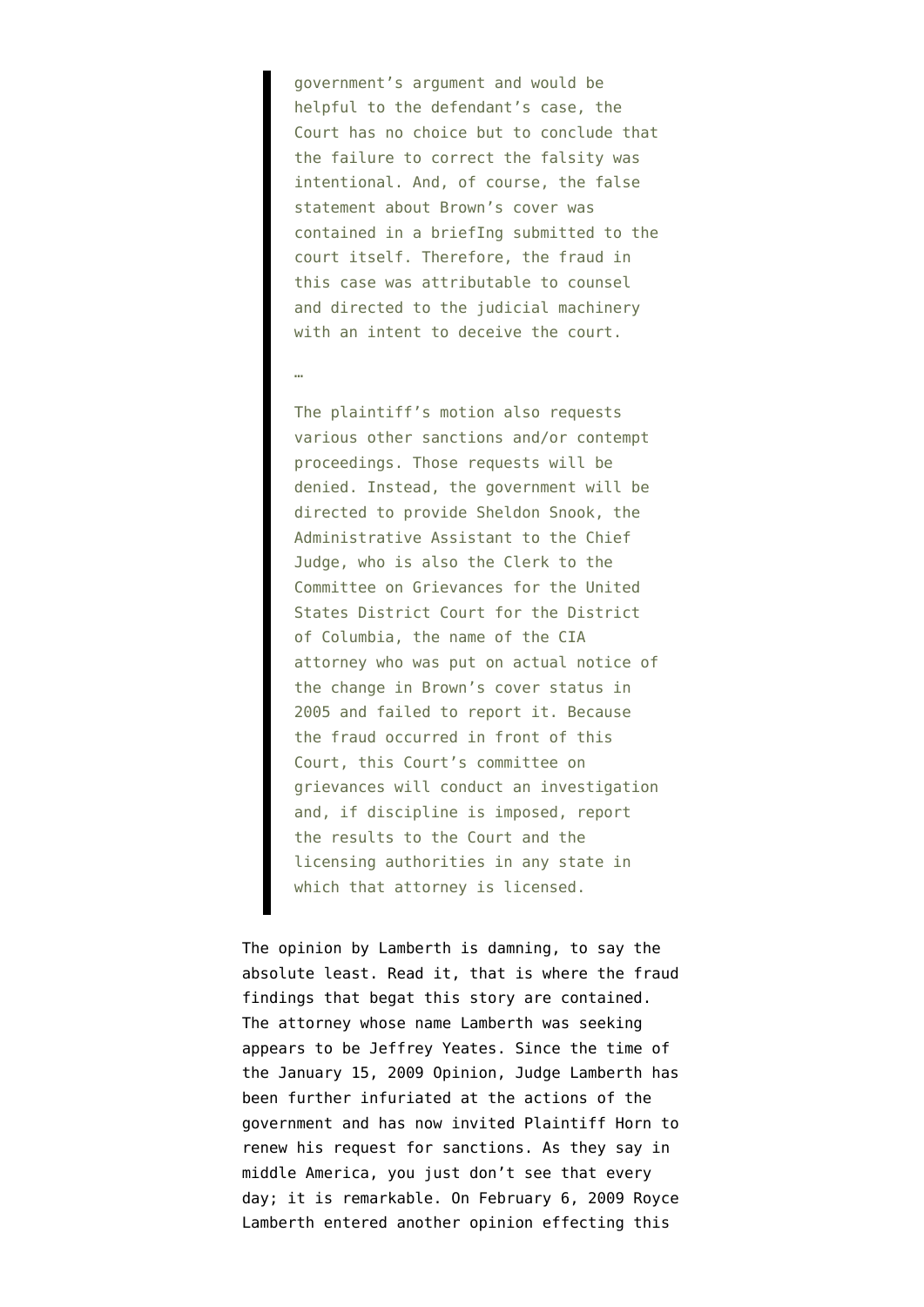action. This time he cleans CIA Acting General Counsel John Rizzo's clock:

> Although the Court held that one government attorney intentionally misled the Circuit in 2005 and failed to report the change in Brown's cover upon remand, it believed, on the basis of Rizzo's declaration, that this was an isolated incident. Therefore, the Court felt that referring the attorney involved to the grievance committee was appropriate but that the case was ready to proceed, now with Arthur Brown reinstated as a defendant.

> However, on January 27,2009, the Court was surprised yet again by a filing; this filing was from Arthur Brown. Brown' s declaration stated that the "Rizzo Declaration makes two assertions that, based on my personal knowledge are inaccurate,"

## …

If multiple attorneys of the OGC within the CIA were aware of the change in Brown's cover status and filled to report it to the Courts it would be a material misrepresentation to both this Court and the Court of Appeals. The CIA was well-aware that the assertion of the state secrets privilege as to Brown was a key strategy in getting the case dismissed.

The hearing transcript in *Horn v. Huddle et. al* dated May 19, 2009 is a good read to see just how bad all these allegations are, and just how serious the court is taking them. Here is the Hearing Transcript [Part 1](http://emptywheel.firedoglake.com/files/28/files//2009/07/pt1horn5-19-09transcript.pdf) and [Part 2](http://emptywheel.firedoglake.com/files/28/files//2009/07/pt2horn5-19-09transcript.pdf).

Oh, and by the way, Leon Panetta has soiled his name in this as well by filing a declaration on April 1, 2009 still seeking to invoke state secrets and requesting a protective order in the Horn case. Judge Lamberth has already shot this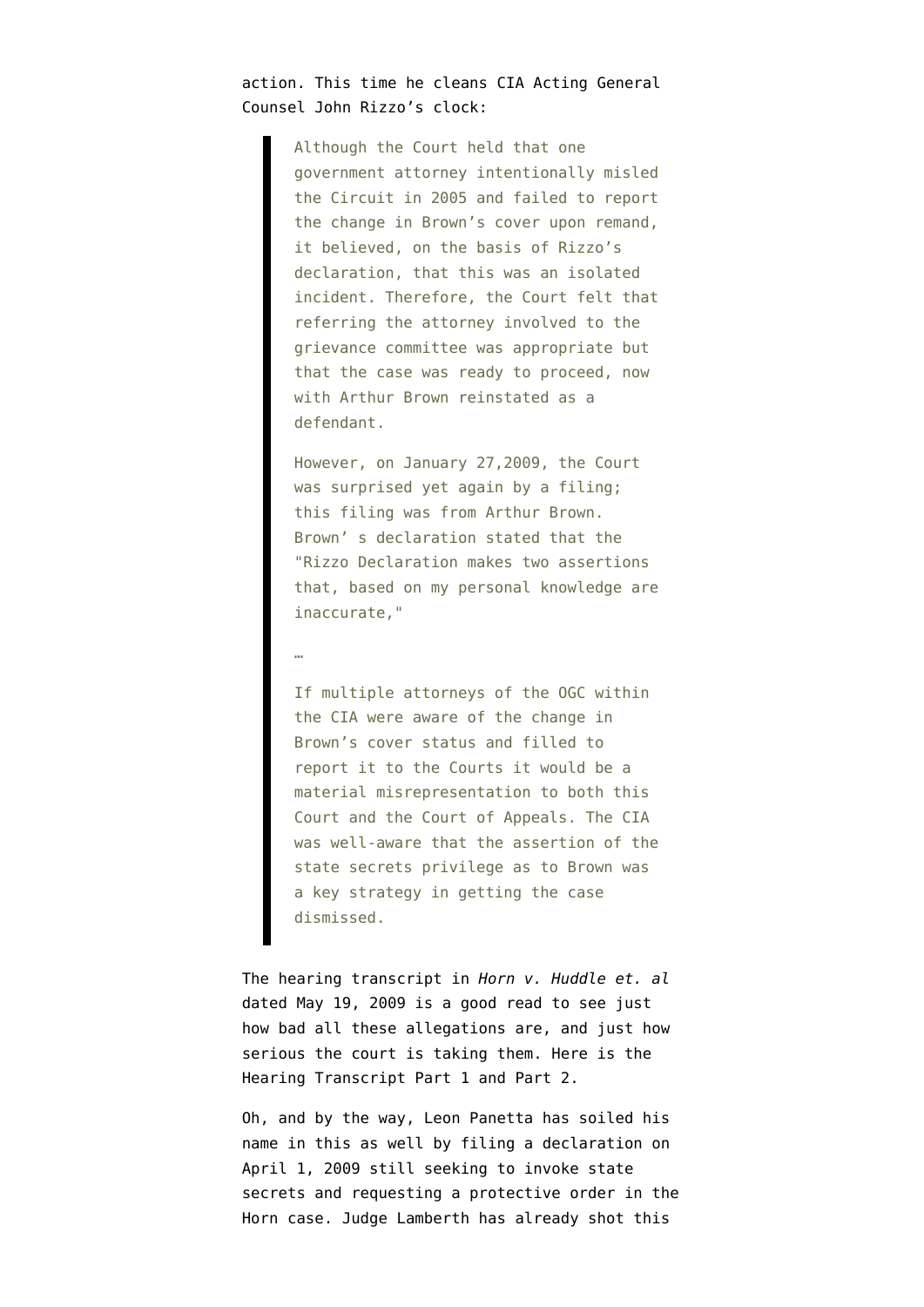down this latest contrived bull manure in an [Opinion dated July 16, 2009](http://emptywheel.firedoglake.com/files/28/files//2009/07/horn7-16-09opinion.pdf). Again, it is worth reading to see the tone of Judge Lamberth over what has occurred in front of him at the soiled hands of the government:

> After examining the motion for a protective order and supporting declarations, the redactions made by the government, and keeping in mind the twisted history of this case, the Court is not prepared to uphold the government's renewed assertion of the state secrets privilege without more information from the government. Moreover, with respect to information already known by the plaintiff or the defendants, the Court believes that the implementation of pre-trial CIPA like procedures is the best way to prevent unauthorized disclosure of classified information and to resolve any classification disputes between the parties and the government.

This is a huge development. Lamberth is no ordinary judge making these findings, as noted above, he is the former head of the FISC Court and his opinion is going to carry a lot of weight in courts all over the country. He is flat out suggesting a CIPA process, which has only officially been utilized in criminal cases to date, be applied in Horn, a civil case. Lamberth is dead on the money here. If Congress would get off its butt and take action on [Russ](http://emptywheel.firedoglake.com/2009/06/15/russ-feingold-throws-vaughn-walker-a-softball/) [Feingold](http://emptywheel.firedoglake.com/2009/06/15/russ-feingold-throws-vaughn-walker-a-softball/) and [Pat Leahy](http://emptywheel.firedoglake.com/2009/02/11/the-senate-state-secrets-bill/) about bogus state secrets claims and the need for legislation controlling the same, it would go a long way toward resolving these issues for trial courts and upholding the rule of law and plaintiffs' access to courts for redress. But, of course, Congress is too timid and lazy and the Department of Justice and President Obama would cravenly fight tooth and nail for the right to be opaque and prevent plaintiffs their day in court.

Additionally, [again Marcy's question is germane,](http://emptywheel.firedoglake.com/2009/04/22/torture-architect-john-rizzo-still-working-at-cia/)